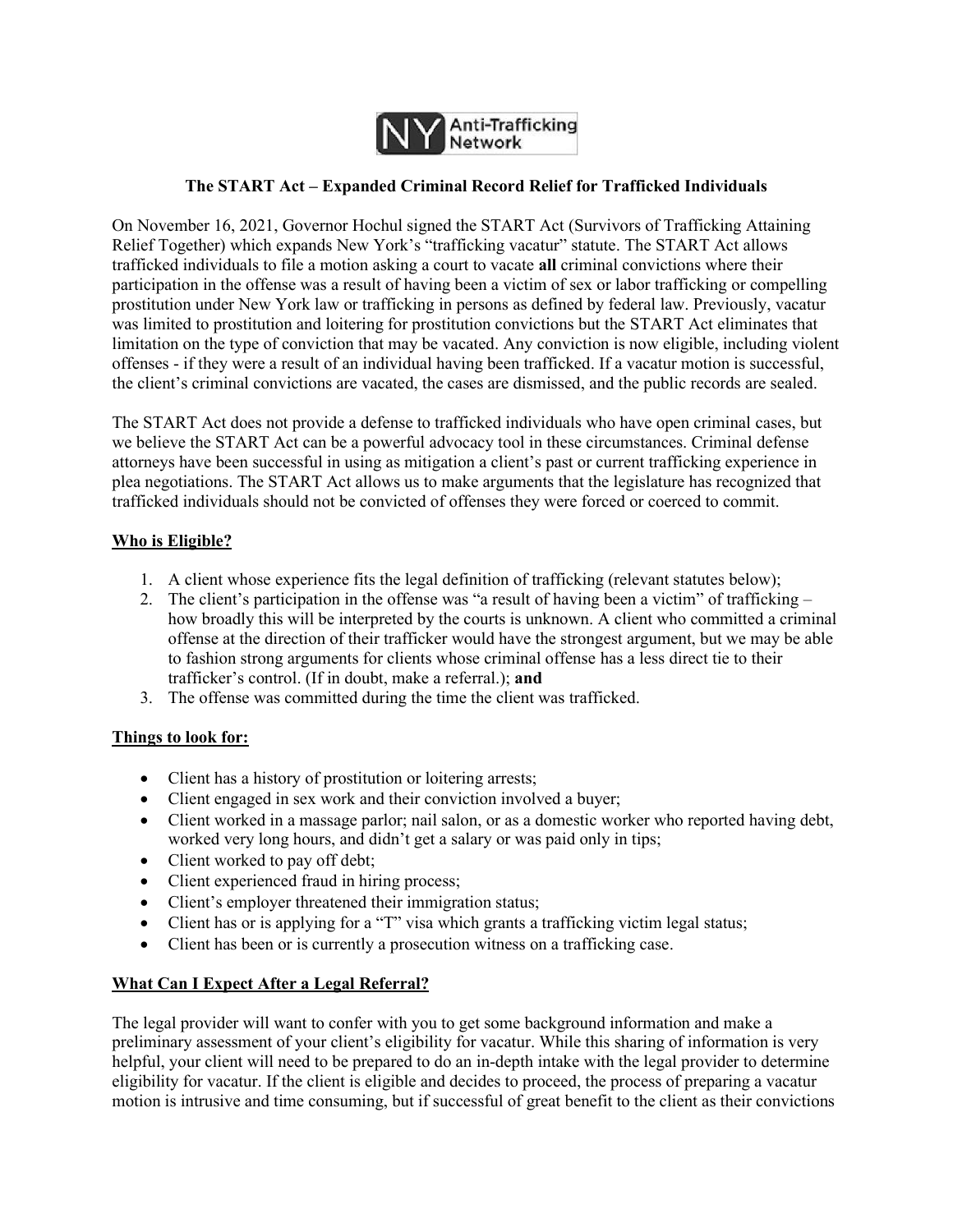will be vacated and the court records sealed. They will no longer have to fear the harm that results from the disclosure of a criminal record. Many clients also find the sealing of their record emotionally liberating.

### **Legal Resources:**

**1. For convictions in NYC:** The Exploitation Intervention Project Leigh Latimer, Supervising Attorney, lelatimer@legal-aid.org, 646-385-5025 Shakisha Vaughan, Paralegal/Case Handler[, svaughan@legal-aid.org,](mailto:svaughan@legal-aid.org) 646-784-5118

# **2. For convictions outside NYC or nationally:**

The Survivor Reentry Project, freedomnetworkusa.org/advocacy/survivor-reentry-project

# **Trafficking Statutes**

Very broadly, the federal definition of trafficking is the recruitment, harboring, transportation, provision, or obtaining of a person for labor (including commercial sex acts) through the use of force, fraud, or coercion, or in which the person induced to perform a commercial sex act is less than eighteen years of age. 22 U.S.C. § 7102 (2006)

P.L. § 230.34 defines sex trafficking as advancing or profiting from prostitution of another person by:

(1) providing a narcotic drug or a narcotic preparation to impair the victim's judgement;

(2) making false statements, misstatements, or omissions;

(3) withholding, destroying, or confiscating ID documents to prevent freedom of movement;

(4) requiring that prostitution be performed to retire, repay, or service a real or purported debt;

(5) using force or engaging in any scheme, plan or pattern to compel or induce the person being patronized to engage in or continue to engage in prostitution activity by means of instilling a fear in the person being patronized that, if the demand is not complied with, the actor or another will do one or more of the following: ... cause physical injury, serious physical injury, or death to a person… cause damage to property…engage in conduct constituting a felony or unlawful imprisonment…accuse some person of a crime or cause criminal charges or deportation proceedings to be instituted…expose a secret…use or abuse his or her position as a public servant...or perform any other act which would not in itself materially benefit the actor but which is calculated to harm the person who is